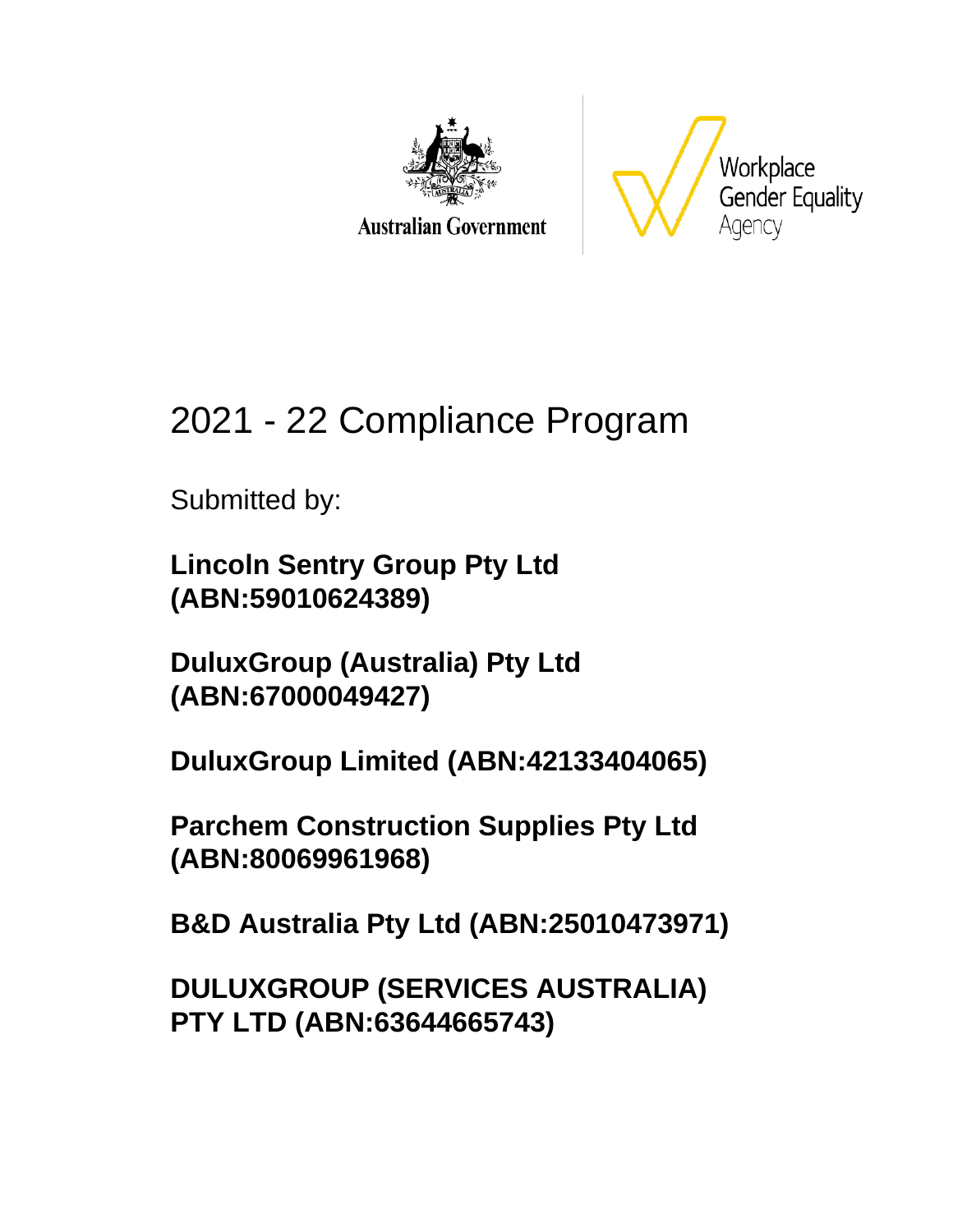# #Workplace overview

#### **Policies and strategies**

1: Do you have a formal policy and/or formal strategy in place that specifically supports gender equality in the following areas?

| Recruitment                                                            | Yes (Select all that apply) |
|------------------------------------------------------------------------|-----------------------------|
| $$ Yes                                                                 | <b>Strategy</b><br>Policy   |
| Retention                                                              | Yes (Select all that apply) |
| $$ Yes                                                                 | <b>Strategy</b>             |
| Performance management processes                                       | Yes (Select all that apply) |
| $$ Yes                                                                 | <b>Strategy</b>             |
| Promotions                                                             | Yes(Select all that apply)  |
| $$ Yes                                                                 | <b>Strategy</b>             |
| Talent identification/identification of high<br>potentials             | Yes(Select all that apply)  |
| $$ Yes                                                                 | <b>Strategy</b>             |
| Succession planning                                                    | Yes (Select all that apply) |
| $$ Yes                                                                 | Strategy                    |
| Training and development                                               | Yes (Select all that apply) |
| $$ Yes                                                                 | <b>Strategy</b>             |
| Key performance indicators for managers<br>relating to gender equality | Yes(Select all that apply)  |
| $$ Yes                                                                 | <b>Strategy</b>             |

2: Do you have formal policy and/or formal strategy in place that support gender equality overall? Yes(Select all that apply)

| $$ Yes | Policy   |
|--------|----------|
|        | Strategy |

3: Does your organisation have any of the following targets to address gender equality in your workplace?

Increase the number of women in leadership positions

4: If your organisation would like to provide additional information relating to your gender equality policies and strategies, please do so below.

**Governing bodies**

Lincoln Sentry Group Pty Ltd

|       | 1: Does this organisation have a governing |  |
|-------|--------------------------------------------|--|
| body? |                                            |  |

Yes(Provide further details on the governing body(ies) and its composition)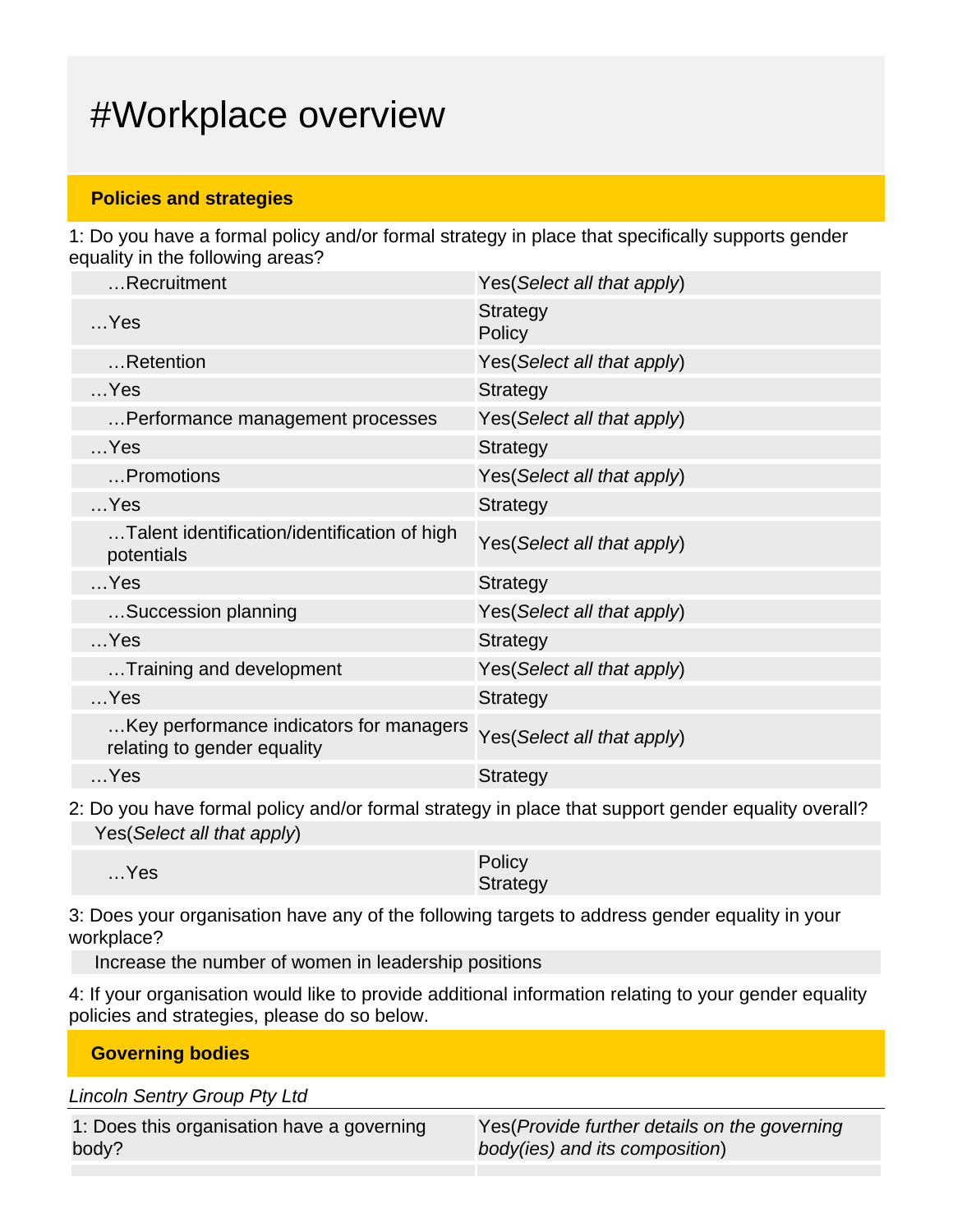| 1.1: What is the name of your governing body?                                                                                     | <b>Board of Directors</b>                                                       |
|-----------------------------------------------------------------------------------------------------------------------------------|---------------------------------------------------------------------------------|
| 1.2: What type of governing body does this<br>organisation have?                                                                  | Board of directors                                                              |
| 1.3: How many members are on the governing<br>body and who holds the predominant Chair<br>position?                               |                                                                                 |
| Chairs                                                                                                                            |                                                                                 |
| Female                                                                                                                            | $\overline{0}$                                                                  |
| Male                                                                                                                              | 1                                                                               |
| Non-binary                                                                                                                        | $\overline{0}$                                                                  |
| Members                                                                                                                           |                                                                                 |
| Female                                                                                                                            | $\overline{0}$                                                                  |
| Male                                                                                                                              | $\overline{2}$                                                                  |
| Non-binary                                                                                                                        | $\mathbf 0$                                                                     |
| 1.4: Do you have a formal selection policy<br>and/or formal selection strategy for this<br>organisation's governing body members? | No(Select all that apply)                                                       |
|                                                                                                                                   | Not aware of the need                                                           |
| 1.5: Has a target been set to increase the<br>representation of women on this governing<br>body?                                  | No(Select all that apply)                                                       |
|                                                                                                                                   | Not aware of the need                                                           |
| 1.6: Do you have a formal policy and/or formal<br>strategy in place on the gender composition of<br>your governing body?          | No                                                                              |
|                                                                                                                                   | Not aware of the need                                                           |
| 1.1.a.3: How many members are on the<br>governing body and who holds the predominant<br>Chair position?                           |                                                                                 |
| DuluxGroup (Australia) Pty Ltd                                                                                                    |                                                                                 |
| 1: Does this organisation have a governing<br>body?                                                                               | Yes (Provide further details on the governing<br>body(ies) and its composition) |
| 1.1: What is the name of your governing body?                                                                                     | <b>Board of Directors</b>                                                       |
| 1.2: What type of governing body does this<br>organisation have?                                                                  | Board of directors                                                              |
| 1.3: How many members are on the governing<br>body and who holds the predominant Chair<br>position?                               |                                                                                 |
| Chairs                                                                                                                            |                                                                                 |
| Female                                                                                                                            | $\mathbf 0$                                                                     |
| Male                                                                                                                              | 1                                                                               |
| Non-binary                                                                                                                        | $\mathbf 0$                                                                     |
|                                                                                                                                   |                                                                                 |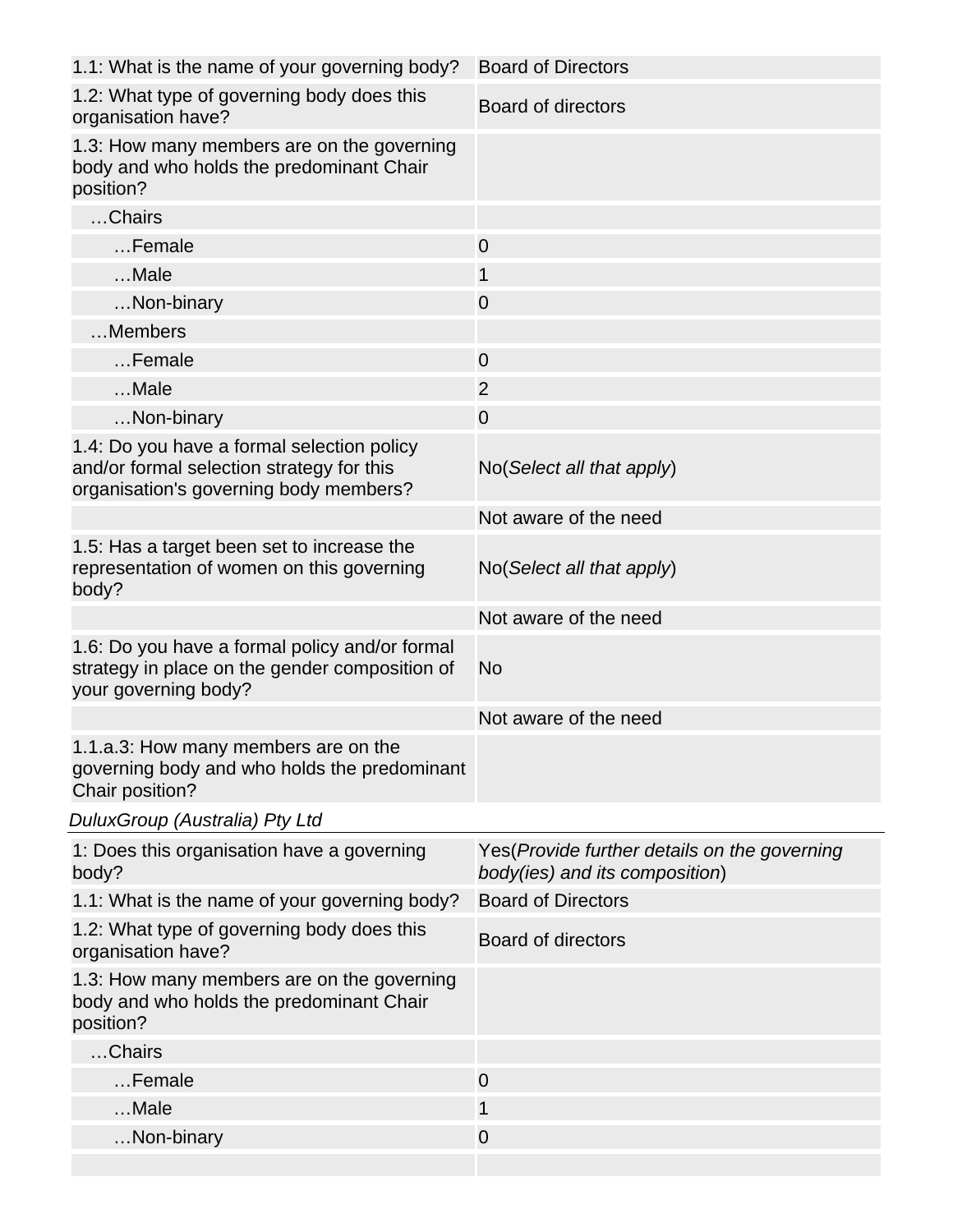| Members                                                                                                                           |                                                                                 |
|-----------------------------------------------------------------------------------------------------------------------------------|---------------------------------------------------------------------------------|
| Female                                                                                                                            | $\overline{0}$                                                                  |
| Male                                                                                                                              | $\overline{2}$                                                                  |
| Non-binary                                                                                                                        | $\overline{0}$                                                                  |
| 1.4: Do you have a formal selection policy<br>and/or formal selection strategy for this<br>organisation's governing body members? | No(Select all that apply)                                                       |
|                                                                                                                                   | Not aware of the need                                                           |
| 1.5: Has a target been set to increase the<br>representation of women on this governing<br>body?                                  | No(Select all that apply)                                                       |
|                                                                                                                                   | Not aware of the need                                                           |
| 1.6: Do you have a formal policy and/or formal<br>strategy in place on the gender composition of<br>your governing body?          | No                                                                              |
|                                                                                                                                   | Not aware of the need                                                           |
| 1.1.a.3: How many members are on the<br>governing body and who holds the predominant<br>Chair position?                           |                                                                                 |
| <b>DuluxGroup Limited</b>                                                                                                         |                                                                                 |
| 1: Does this organisation have a governing<br>body?                                                                               | Yes (Provide further details on the governing<br>body(ies) and its composition) |
|                                                                                                                                   |                                                                                 |
| 1.1: What is the name of your governing body?                                                                                     | <b>Board of Directors</b>                                                       |
| 1.2: What type of governing body does this<br>organisation have?                                                                  | <b>Board of directors</b>                                                       |
| 1.3: How many members are on the governing<br>body and who holds the predominant Chair<br>position?                               |                                                                                 |
| Chairs                                                                                                                            |                                                                                 |
| Female                                                                                                                            | $\overline{0}$                                                                  |
| Male                                                                                                                              | 1                                                                               |
| Non-binary                                                                                                                        | $\overline{0}$                                                                  |
| Members                                                                                                                           |                                                                                 |
| Female                                                                                                                            | $\overline{0}$                                                                  |
| Male                                                                                                                              | 5                                                                               |
| Non-binary                                                                                                                        | $\mathbf 0$                                                                     |
| 1.4: Do you have a formal selection policy<br>and/or formal selection strategy for this<br>organisation's governing body members? | No(Select all that apply)                                                       |
|                                                                                                                                   | Not aware of the need                                                           |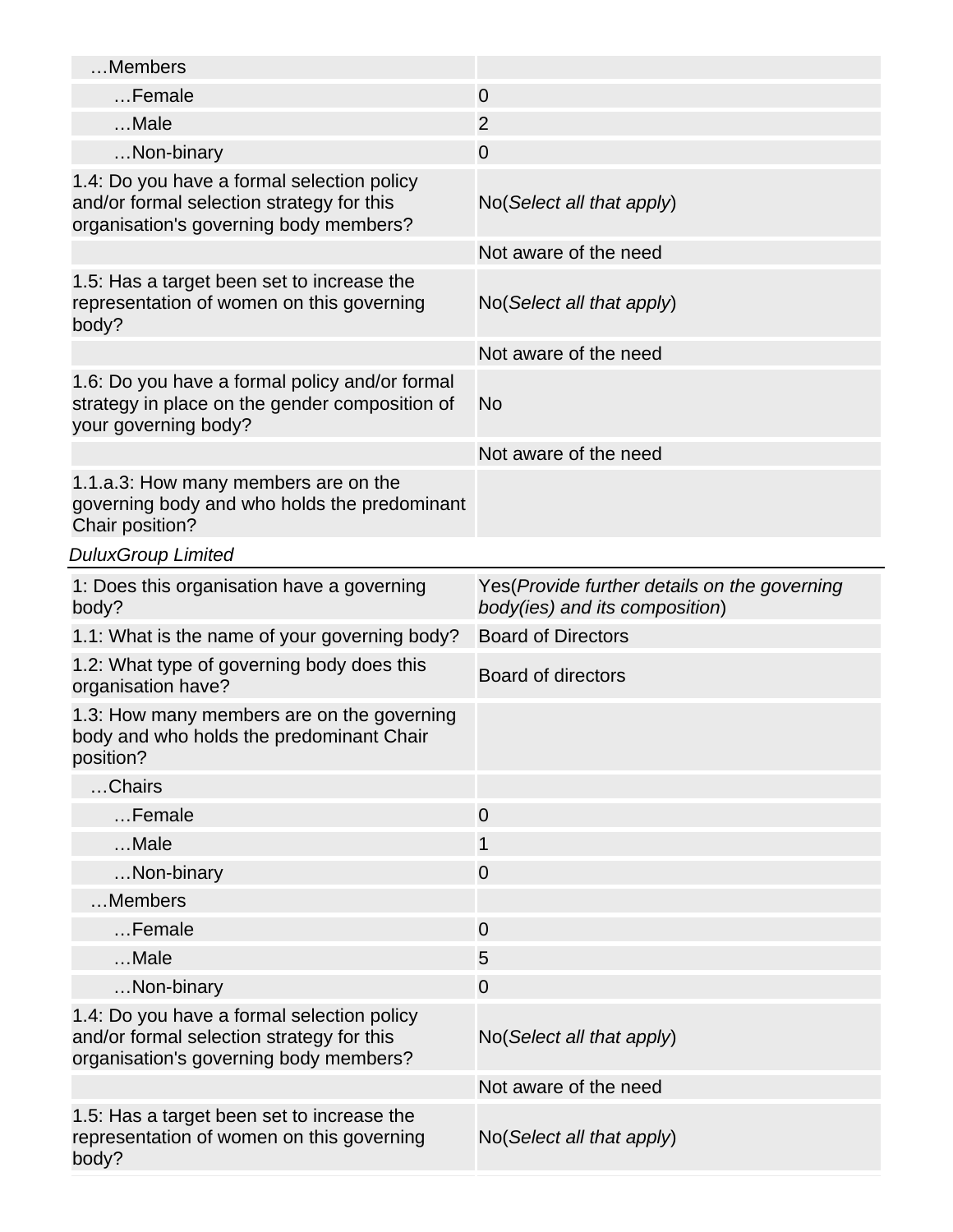|                                                                                                                                   | Not aware of the need                                                           |
|-----------------------------------------------------------------------------------------------------------------------------------|---------------------------------------------------------------------------------|
| 1.6: Do you have a formal policy and/or formal<br>strategy in place on the gender composition of<br>your governing body?          | <b>No</b>                                                                       |
|                                                                                                                                   | Not aware of the need                                                           |
| 1.1.a.3: How many members are on the<br>governing body and who holds the predominant<br>Chair position?                           |                                                                                 |
| <b>Parchem Construction Supplies Pty Ltd</b>                                                                                      |                                                                                 |
| 1: Does this organisation have a governing<br>body?                                                                               | Yes (Provide further details on the governing<br>body(ies) and its composition) |
| 1.1: What is the name of your governing body?                                                                                     | <b>Board of Directors</b>                                                       |
| 1.2: What type of governing body does this<br>organisation have?                                                                  | <b>Board of directors</b>                                                       |
| 1.3: How many members are on the governing<br>body and who holds the predominant Chair<br>position?                               |                                                                                 |
| Chairs                                                                                                                            |                                                                                 |
| Female                                                                                                                            | $\overline{0}$                                                                  |
| Male                                                                                                                              | 1                                                                               |
| Non-binary                                                                                                                        | $\overline{0}$                                                                  |
| Members                                                                                                                           |                                                                                 |
| Female                                                                                                                            | 1                                                                               |
| Male                                                                                                                              | $\overline{2}$                                                                  |
| Non-binary                                                                                                                        | $\mathbf 0$                                                                     |
| 1.4: Do you have a formal selection policy<br>and/or formal selection strategy for this<br>organisation's governing body members? | No(Select all that apply)                                                       |
|                                                                                                                                   | Not aware of the need                                                           |
| 1.5: Has a target been set to increase the<br>representation of women on this governing<br>body?                                  | No(Select all that apply)                                                       |
|                                                                                                                                   | Not aware of the need                                                           |
| 1.6: Do you have a formal policy and/or formal<br>strategy in place on the gender composition of<br>your governing body?          | No                                                                              |
|                                                                                                                                   | Not aware of the need                                                           |
| 1.1.a.3: How many members are on the<br>governing body and who holds the predominant<br>Chair position?                           |                                                                                 |
| B&D Australia Pty Ltd                                                                                                             |                                                                                 |
| 1: Does this organisation have a governing<br>body?                                                                               | Yes (Provide further details on the governing<br>body(ies) and its composition) |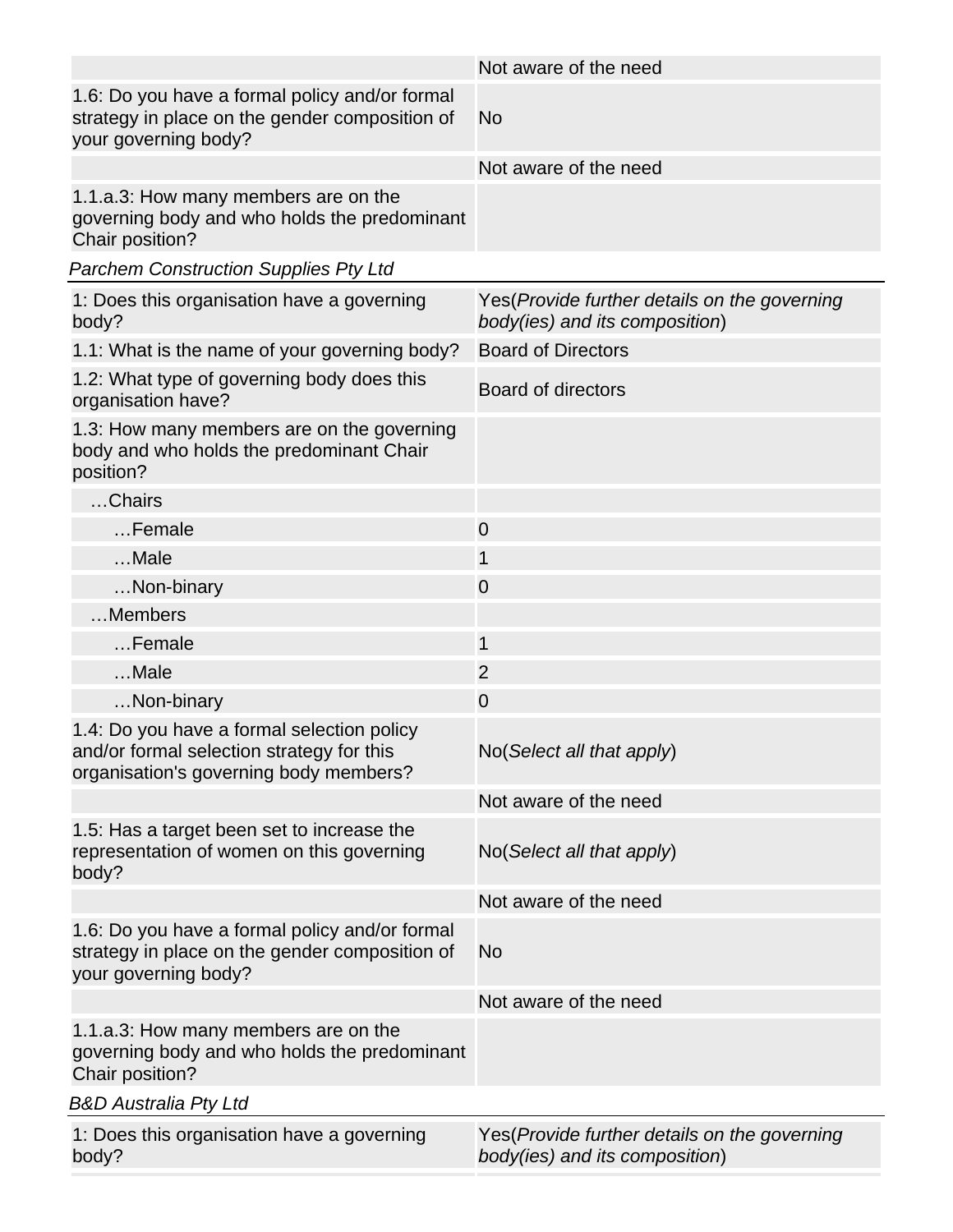| 1.1: What is the name of your governing body?                                                                                     | <b>Board of Directors</b>                                                      |
|-----------------------------------------------------------------------------------------------------------------------------------|--------------------------------------------------------------------------------|
| 1.2: What type of governing body does this<br>organisation have?                                                                  | Board of directors                                                             |
| 1.3: How many members are on the governing<br>body and who holds the predominant Chair<br>position?                               |                                                                                |
| Chairs                                                                                                                            |                                                                                |
| Female                                                                                                                            | $\overline{0}$                                                                 |
| Male                                                                                                                              | $\overline{0}$                                                                 |
| Non-binary                                                                                                                        | $\overline{0}$                                                                 |
| Members                                                                                                                           |                                                                                |
| Female                                                                                                                            | $\overline{0}$                                                                 |
| Male                                                                                                                              | $\overline{2}$                                                                 |
| Non-binary                                                                                                                        | $\overline{0}$                                                                 |
| 1.4: Do you have a formal selection policy<br>and/or formal selection strategy for this<br>organisation's governing body members? | No(Select all that apply)                                                      |
|                                                                                                                                   | Not aware of the need                                                          |
| 1.5: Has a target been set to increase the<br>representation of women on this governing<br>body?                                  | No(Select all that apply)                                                      |
|                                                                                                                                   | Not aware of the need                                                          |
| 1.6: Do you have a formal policy and/or formal<br>strategy in place on the gender composition of<br>your governing body?          | No                                                                             |
|                                                                                                                                   | Not aware of the need                                                          |
| 1.1.a.3: How many members are on the<br>governing body and who holds the predominant<br>Chair position?                           |                                                                                |
| DULUXGROUP (SERVICES AUSTRALIA) PTY LTD                                                                                           |                                                                                |
| 1: Does this organisation have a governing<br>body?                                                                               | Yes(Provide further details on the governing<br>body(ies) and its composition) |
| 1.1: What is the name of your governing body?                                                                                     | <b>Board of Directors</b>                                                      |
| 1.2: What type of governing body does this<br>organisation have?                                                                  | Board of directors                                                             |
| 1.3: How many members are on the governing<br>body and who holds the predominant Chair<br>position?                               |                                                                                |
| Chairs                                                                                                                            |                                                                                |
| Female                                                                                                                            | $\mathbf 0$                                                                    |
| Male                                                                                                                              | 1                                                                              |
| Non-binary                                                                                                                        | $\mathbf 0$                                                                    |
|                                                                                                                                   |                                                                                |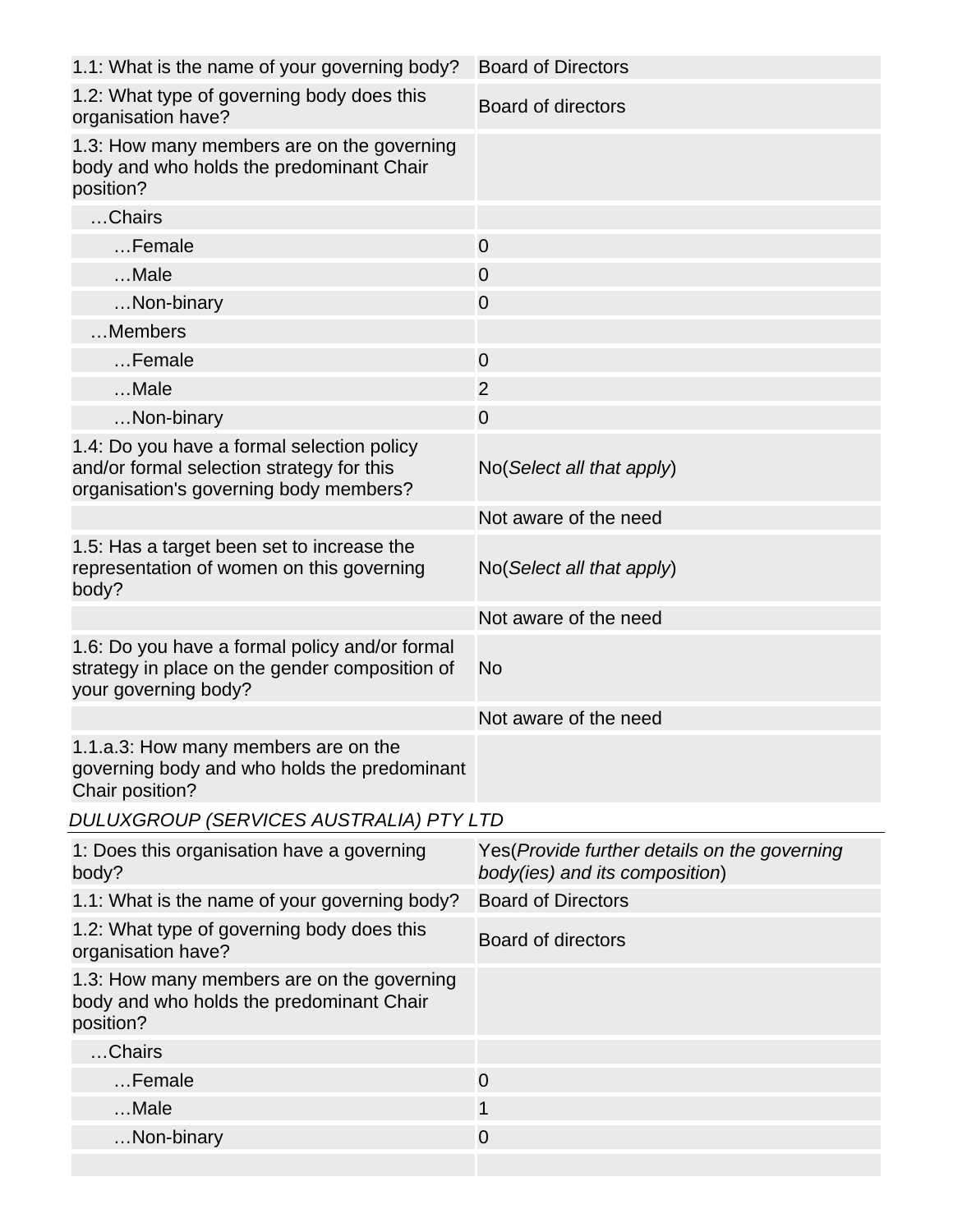| Members                                                                                                                           |                                      |
|-----------------------------------------------------------------------------------------------------------------------------------|--------------------------------------|
| Female                                                                                                                            | $\overline{0}$                       |
| $$ Male                                                                                                                           | 1                                    |
| Non-binary                                                                                                                        | $\Omega$                             |
| 1.4: Do you have a formal selection policy<br>and/or formal selection strategy for this<br>organisation's governing body members? | $No(Select \textit{all} that apply)$ |
|                                                                                                                                   | Not aware of the need                |
| 1.5: Has a target been set to increase the<br>representation of women on this governing<br>body?                                  | $No(Select \textit{all} that apply)$ |
|                                                                                                                                   | Not aware of the need                |
| 1.6: Do you have a formal policy and/or formal<br>strategy in place on the gender composition of<br>your governing body?          | No                                   |
|                                                                                                                                   | Not aware of the need                |
| 1.1.a.3: How many members are on the<br>governing body and who holds the predominant<br>Chair position?                           |                                      |

2: If your organisation would like to provide additional information relating to governing bodies and gender equality in your workplace, do so below.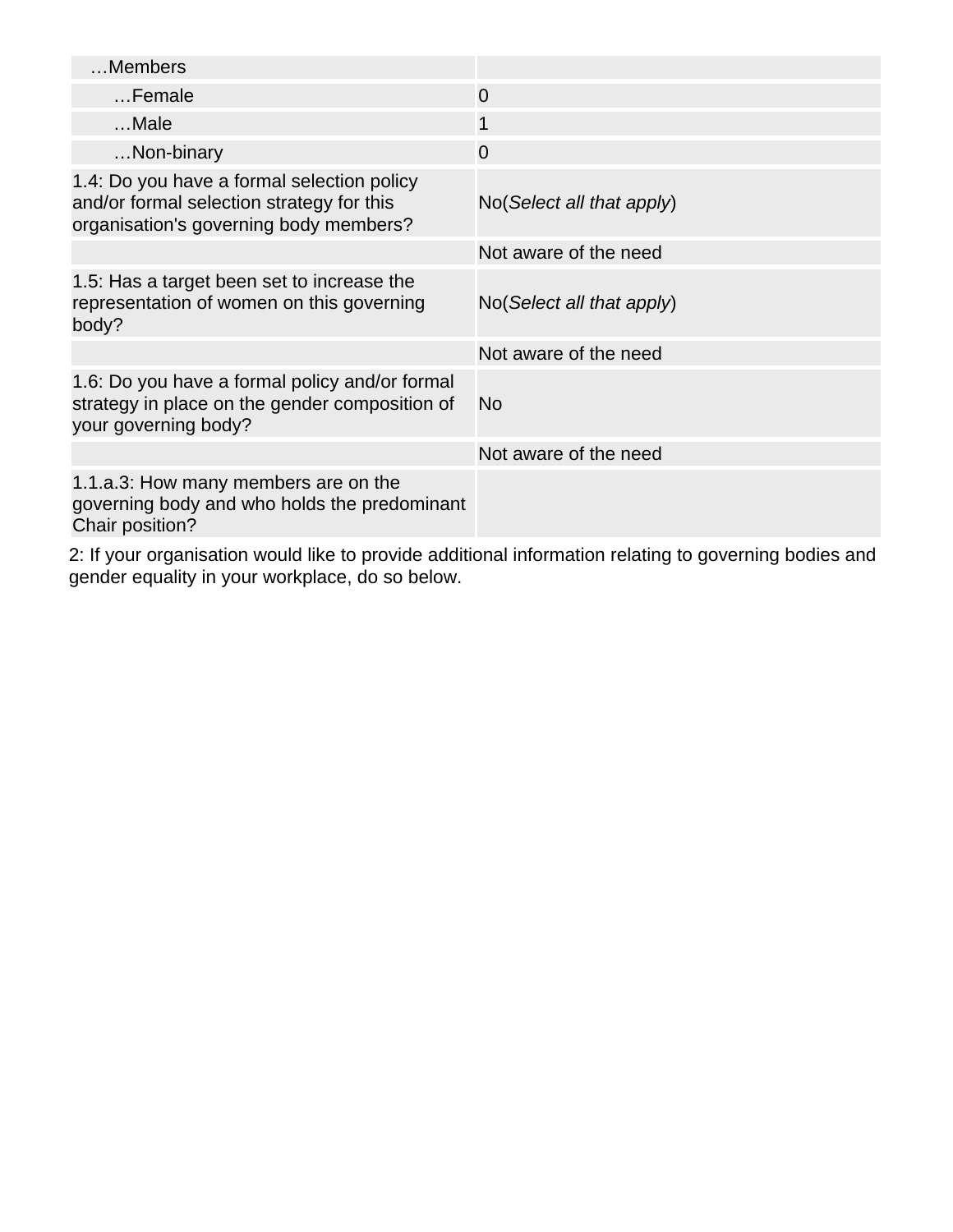# #Action on gender equality

### **Gender pay gaps**

1: Do you have a formal policy and/or formal strategy on remuneration generally? Yes(Select all that apply)

| $$ Yes                                                                                                                           | Strategy                                                                                                                                                                                                                                                                                                                                                                  |
|----------------------------------------------------------------------------------------------------------------------------------|---------------------------------------------------------------------------------------------------------------------------------------------------------------------------------------------------------------------------------------------------------------------------------------------------------------------------------------------------------------------------|
| 1.1: Are specific pay equity objectives<br>included in your formal policy and/or formal Yes (Select all that apply)<br>strategy? |                                                                                                                                                                                                                                                                                                                                                                           |
| $$ Yes                                                                                                                           | To ensure no gender bias occurs at any point in<br>the remuneration review process (for example at<br>commencement, at annual salary reviews,<br>out-of-cycle pay reviews, and performance<br>reviews)<br>To ensure managers are held accountable for<br>pay equity outcomes<br>To implement and/or maintain a transparent and<br>rigorous performance assessment process |

- 2: What was the snapshot date used for your Workplace Profile? 31-Mar-2022
- 3: Does your organisation publish its organisation-wide gender pay gap? No
- 4: Do you give WGEA permission to publicly publish your organisation-wide gender pay gap? No

5: If your organisation would like to provide additional information relating to gender pay gaps in your workplace, please do so below.

**Employer action on pay equity**

1: Have you analysed your payroll to determine if there are any remuneration gaps between women and men (e.g. conducted a gender pay gap analysis)?

Yes(Provide further details on the most recent gender remuneration gap analysis that was undertaken.)

| 1.1: When was the most recent gender<br>remuneration gap analysis undertaken?          | Within the last 12 months                                                                                                                                           |
|----------------------------------------------------------------------------------------|---------------------------------------------------------------------------------------------------------------------------------------------------------------------|
| 1.2: Did you take any actions as a result of<br>your gender remuneration gap analysis? | Yes (Select all that apply)                                                                                                                                         |
|                                                                                        | Identified cause/s of the gaps<br>Reviewed remuneration decision-making<br>processes<br>Analysed commencement salaries by gender to<br>ensure there are no pay gaps |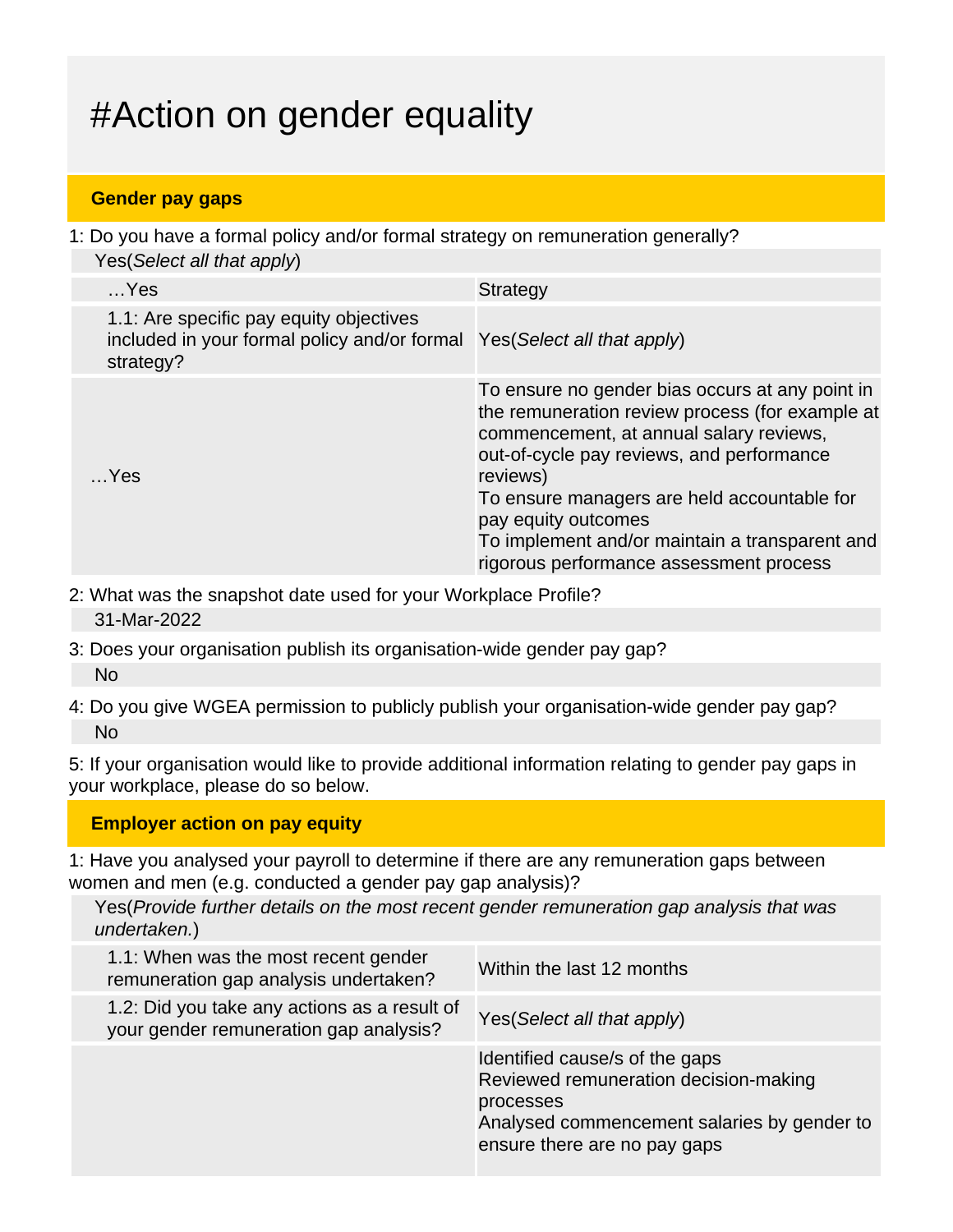| gender remuneration gap analysis? | 1.2: Did you take any actions as a result of your Analysed performance ratings to ensure there is<br>no gender bias (including unconscious bias) |
|-----------------------------------|--------------------------------------------------------------------------------------------------------------------------------------------------|
| Yes                               | Reported pay equity metrics (including gender<br>pay gaps) to the executive                                                                      |
|                                   | Trained people-managers in addressing gender                                                                                                     |
|                                   | bias (including unconscious bias)                                                                                                                |
|                                   | Corrected like-for-like gaps                                                                                                                     |

2: For organisations with partnership structures: Have you undertaken a gender remuneration gap analysis ('gender pay gap analysis') in the current reporting period to determine if there are any remuneration gaps between women partners and men partners in your organisation?

No

3: If your organisation would like to provide additional information relating to employer action on pay equity in your workplace, please do so below.

#### **Employee consultation**

1: Have you consulted with employees on issues concerning gender equality in your workplace during the reporting period?

Yes(Provide further details on the employee consultation process.)

| 1.1: How did you consult employees? | Survey<br><b>Exit interviews</b>                           |
|-------------------------------------|------------------------------------------------------------|
| 1.2: Who did you consult?           | <b>ALL</b> staff<br>Human resources managers<br>Management |

2: Do you have a formal policy and/or formal strategy in place on consulting employees about gender equality?

Yes(Select all that apply.)

...Yes Strategy

3: On what date did your organisation share your previous year's public reports with employees? 1-Jul-2021

4: Does your organisation have shareholders?

No

5: Have you shared previous Executive Summary and Benchmark reports with the governing body?

Don't know

6: If your organisation would like to provide additional information relating to employee consultation on gender equality in your workplace, please do so below.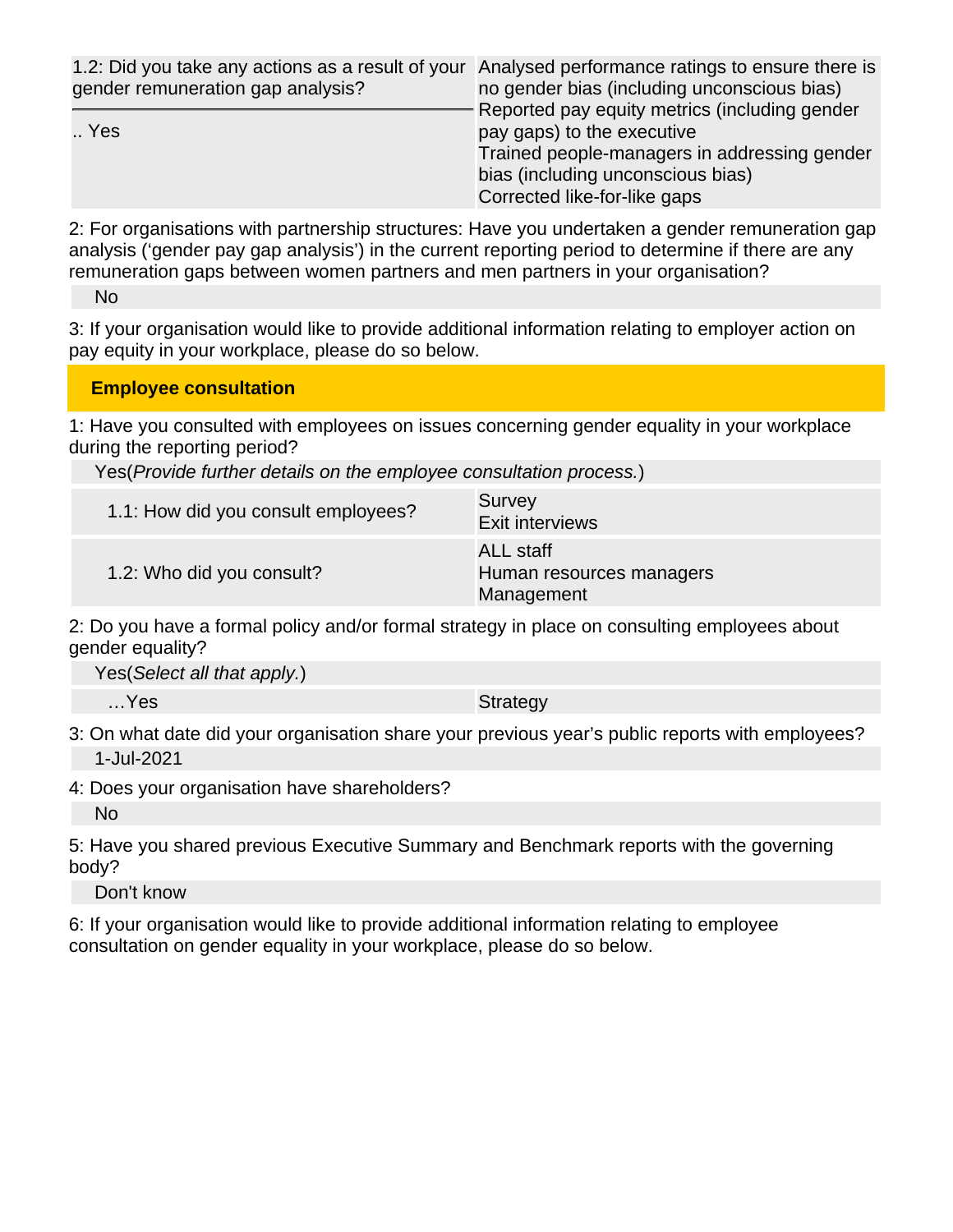# #Flexible work

# **Flexible working**

1: Do you have a formal policy and/or formal strategy on flexible working arrangements? Yes(Select all that apply)

| $$ Yes                                                                                                 | Policy<br><b>Strategy</b>  |
|--------------------------------------------------------------------------------------------------------|----------------------------|
| A business case for flexibility has been<br>established and endorsed at the leadership<br>level        | Yes                        |
| Leaders are visible role models of flexible<br>working                                                 | Yes                        |
| Flexible working is promoted throughout<br>the organisation                                            | Yes                        |
| Targets have been set for engagement in<br>flexible work                                               | No(Select all that apply)  |
| $$ No                                                                                                  | Not aware of the need      |
| Targets have been set for men's<br>engagement in flexible work                                         | No(Select all that apply)  |
| $$ No                                                                                                  | Not aware of the need      |
| Leaders are held accountable for improving Yes<br>workplace flexibility                                |                            |
| Manager training on flexible working is<br>provided throughout the organisation                        | Yes                        |
| Employee training is provided throughout<br>the organisation                                           | No(Select all that apply)  |
| $$ No                                                                                                  | Not aware of the need      |
| Team-based training is provided<br>throughout the organisation                                         | No(Select all that apply)  |
| $$ No                                                                                                  | Not aware of the need      |
| Employees are surveyed on whether they<br>have sufficient flexibility                                  | No (Select all that apply) |
| $$ No                                                                                                  | Not a priority             |
| The organisation's approach to flexibility is<br>integrated into client conversations                  | No(Select all that apply)  |
| $$ No                                                                                                  | Not aware of the need      |
| The impact of flexibility is evaluated (e.g.<br>reduced absenteeism, increased employee<br>engagement) | No(Select all that apply)  |
| $$ No                                                                                                  | Not aware of the need      |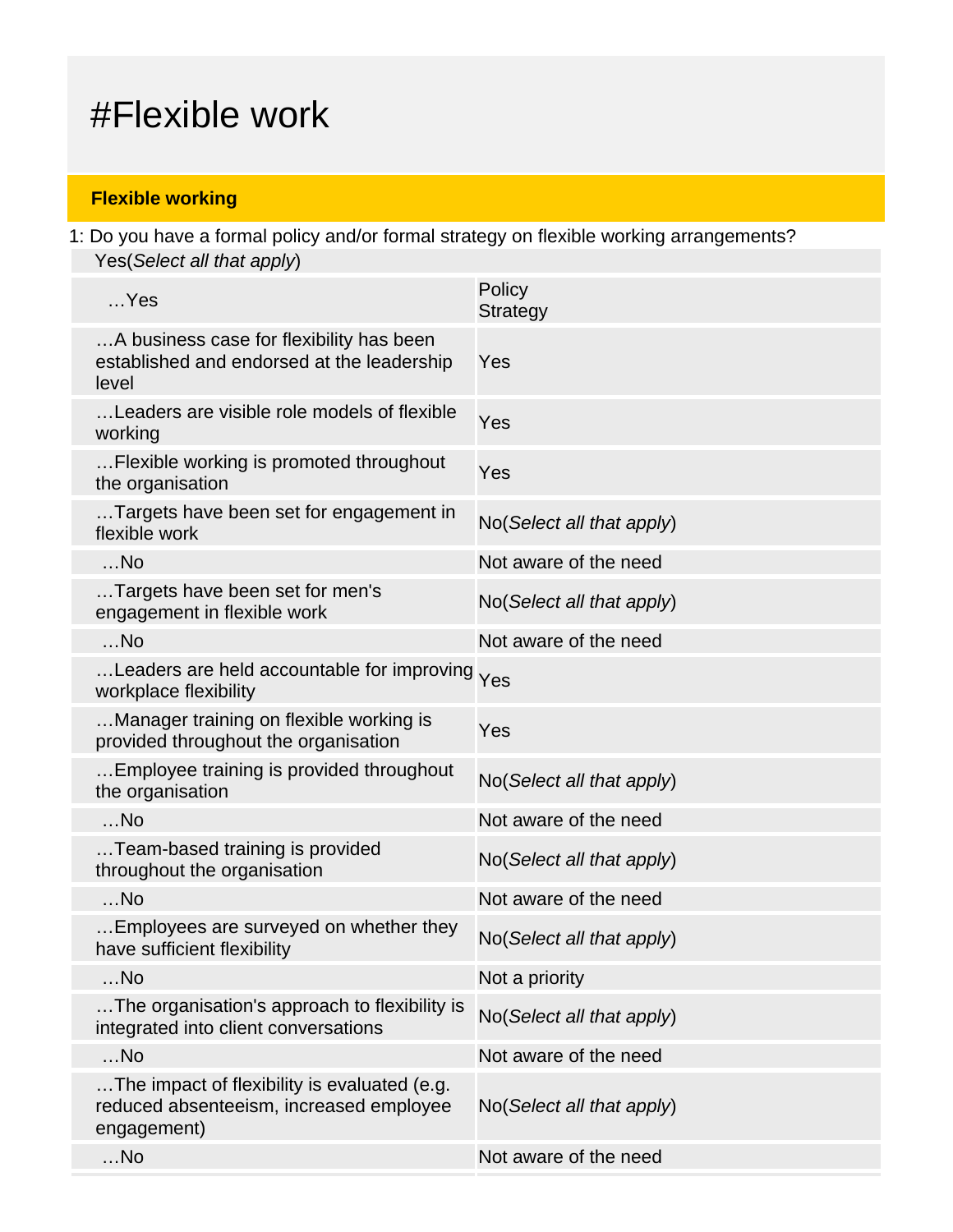| Metrics on the use of, and/or the impact of,<br>flexibility measures are reported to key<br>management personnel | Yes                                                                             |
|------------------------------------------------------------------------------------------------------------------|---------------------------------------------------------------------------------|
| Metrics on the use of, and/or the impact of,<br>flexibility measures are reported to the<br>governing body       | No(Select all that apply)                                                       |
| $$ No                                                                                                            | Not aware of the need                                                           |
| Other (provide details)                                                                                          | <b>No</b>                                                                       |
| 2: Do you offer any of the following flexible working options to MANAGERS in your workplace?                     |                                                                                 |
| Flexible hours of work                                                                                           | Yes(Select one option only)                                                     |
| $$ Yes                                                                                                           | SAME options for women and men(Select all<br>that apply)                        |
| SAME options for women and men                                                                                   | Formal options are available<br>Informal options are available                  |
| Compressed working weeks                                                                                         | Yes(Select one option only)                                                     |
| $$ Yes                                                                                                           | SAME options for women and men(Select all<br>that apply)                        |
| SAME options for women and men                                                                                   | Formal options are available                                                    |
| Time-in-lieu                                                                                                     | Yes(Select one option only)                                                     |
| $$ Yes                                                                                                           | SAME options for women and men(Select all<br>that apply)                        |
| SAME options for women and men                                                                                   | Informal options are available                                                  |
| Telecommuting (e.g. working from home)                                                                           | Yes(Select one option only)                                                     |
| $$ Yes                                                                                                           | SAME options for women and men(Select all<br>that apply)                        |
| SAME options for women and men                                                                                   | Formal options are available<br>Informal options are available                  |
| Part-time work                                                                                                   | Yes(Select one option only)                                                     |
| $$ Yes                                                                                                           | SAME options for women and men(Select all<br>that apply)                        |
| SAME options for women and men                                                                                   | Formal options are available                                                    |
| Job sharing                                                                                                      | Yes(Select one option only)                                                     |
| $$ Yes                                                                                                           | SAME options for women and men(Select all<br>that apply)                        |
| SAME options for women and men                                                                                   | Formal options are available                                                    |
| Carer's leave                                                                                                    | Yes(Select one option only)                                                     |
| $$ Yes                                                                                                           | SAME options for women and men(Select all<br>that apply)                        |
| SAME options for women and men                                                                                   | Formal options are available                                                    |
| Purchased leave                                                                                                  | No(You may specify why the above option is not<br>available to your employees.) |
| Unpaid leave                                                                                                     | Yes(Select one option only)                                                     |
|                                                                                                                  |                                                                                 |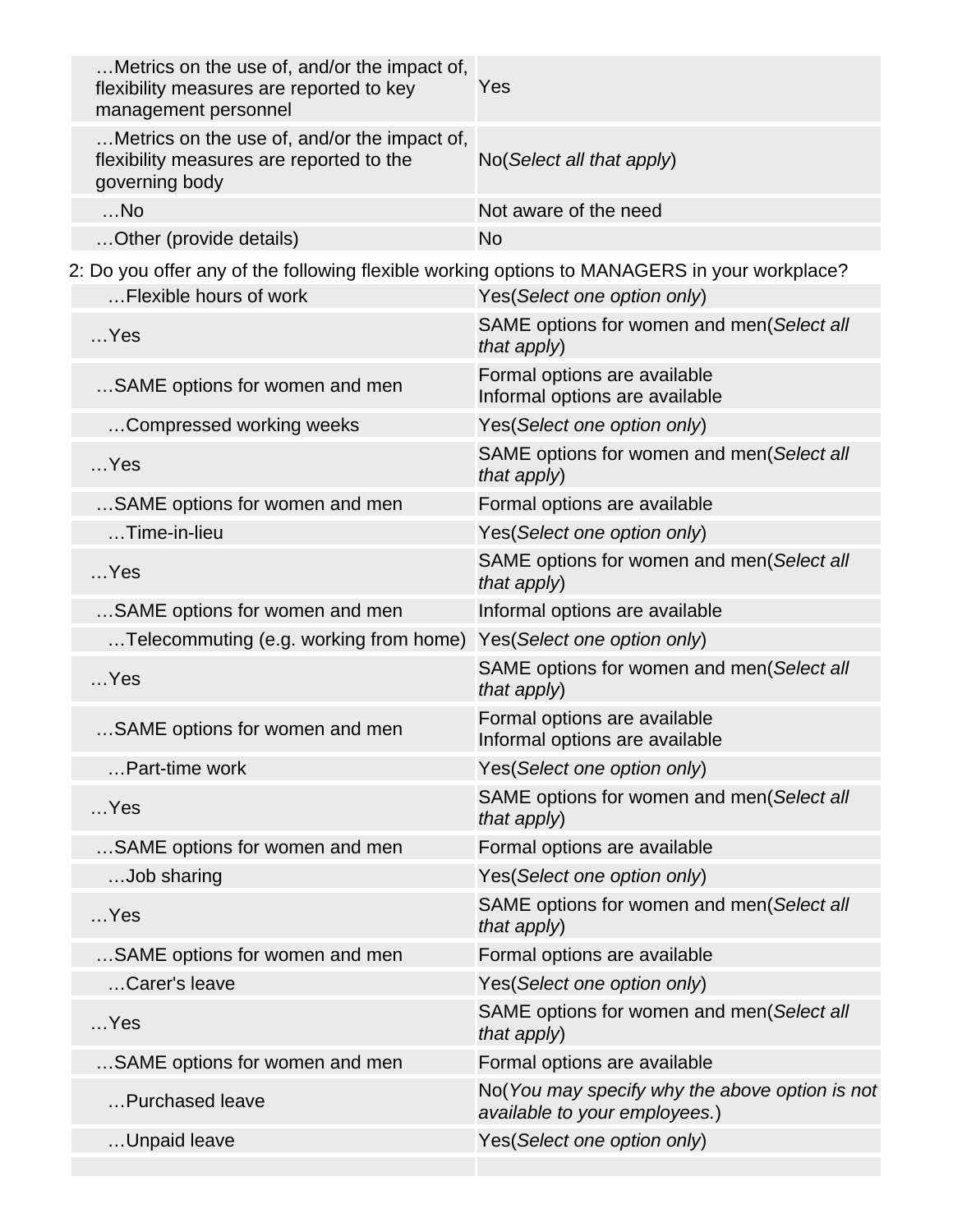| $$ Yes                         | SAME options for women and men(Select all<br>that apply) |
|--------------------------------|----------------------------------------------------------|
| SAME options for women and men | Formal options are available                             |

3: Are your flexible working arrangement options for NON-MANAGERS the same as the options for managers above?

Yes

4: Has your organisation implemented an 'all roles flex' approach to flexible work? Don't know / Not applicable

5: Did you see an increase, overall, in the approval of FORMAL flexible working arrangements for your workforce during the 2021-22 reporting period?

Don't know / Not applicable

6: If your workplace includes hybrid teams (i.e. some employees in a team work remotely while other employees in a team work at the organisation's usual workplace), have any of the following measures been utilised to ensure the fair treatment of all employees regardless of work location?

Training for managers on how to work with flexible and remote/hybrid teams Employee performance is measured by performance and not presenteeism

7: If your organisation would like to provide additional information relating to flexible working and gender equality in your workplace, including specific changes due to the impact of the COVID-19 pandemic on your workplace, please do so below.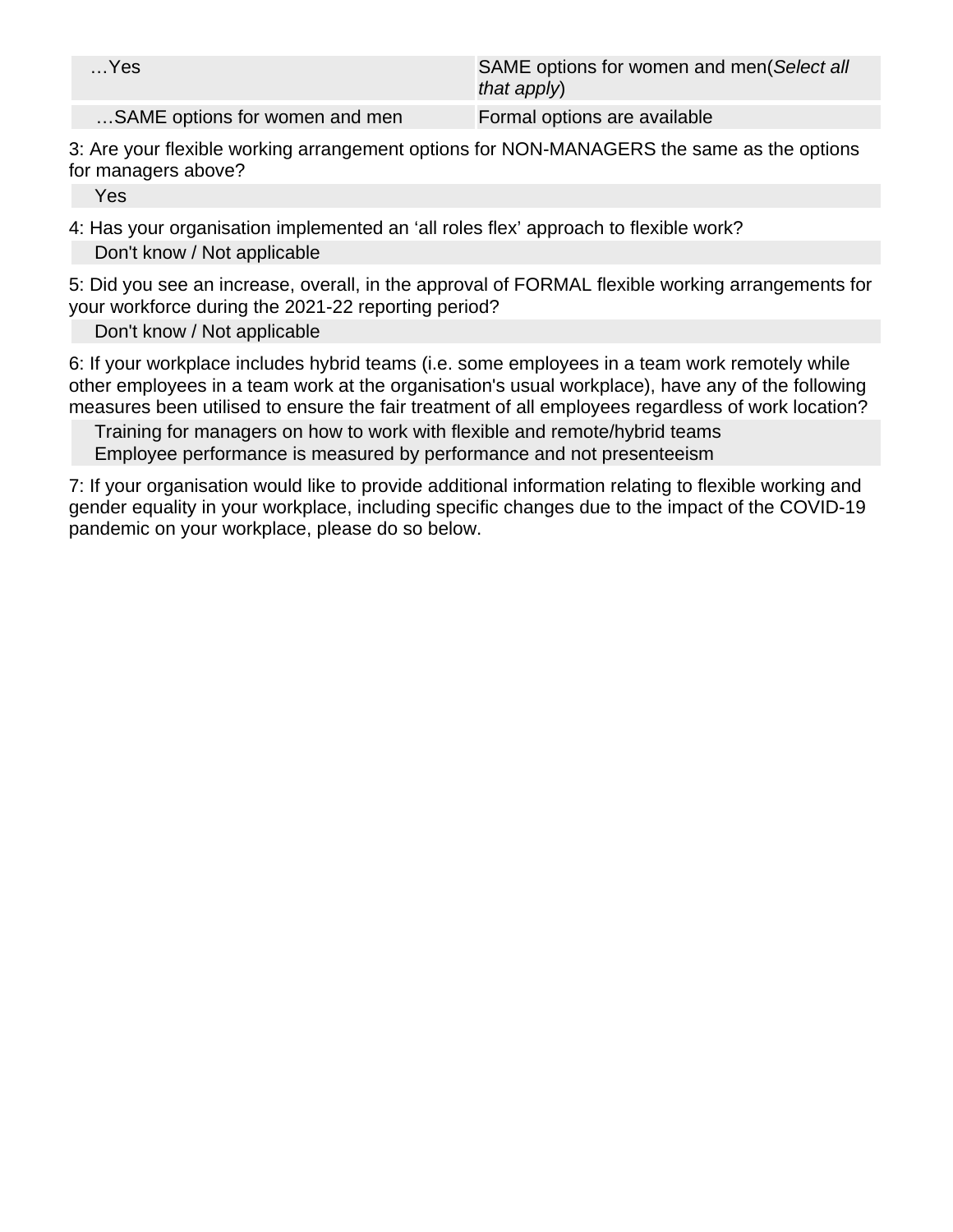# #Employee support

## **Paid parental leave**

 $\ddotsc$ 

1: Do you provide employer funded paid parental leave regardless of carer's status (i.e. primary/secondary) in addition to any government funded parental leave scheme?

Yes, we offer employer funded parental leave (using the primary/secondary carer definition)

|     | 1.1: Do you provide employer funded paid<br>parental leave for primary carers in addition<br>to any government funded parental leave<br>scheme?                                      | Yes (Please indicate how employer funded paid<br>parental leave is provided to the primary carers.) |
|-----|--------------------------------------------------------------------------------------------------------------------------------------------------------------------------------------|-----------------------------------------------------------------------------------------------------|
|     | 1.1.a: Please indicate whether your<br>employer-funded paid parental leave for<br>primary carers is available to:                                                                    | All, regardless of gender                                                                           |
|     | 1.1.b: Please indicate whether your<br>employer-funded paid parental leave for<br>primary carers covers:                                                                             | <b>Birth</b><br>Adoption                                                                            |
|     | 1.1.c: How do you pay employer funded<br>paid parental leave to primary carers?                                                                                                      | Paying the employee's full salary                                                                   |
|     | 1.1.d: Do you pay superannuation<br>contribution to your primary carers while<br>they are on parental leave?                                                                         | Yes, on employer funded parental leave                                                              |
|     | 1.1.e: How many weeks (minimum) of<br>employer funded paid parental leave for<br>primary carers is provided?                                                                         | 12                                                                                                  |
|     | 1.1.f: What proportion of your total<br>workforce has access to employer funded<br>paid parental leave for primary carers,<br>including casuals?                                     | 91-100%                                                                                             |
|     | 1.1.g: Do you require primary carers to work<br>for the organisation for a certain amount of<br>time (a qualifying period) before they can<br>access employer funded parental leave? | Yes                                                                                                 |
|     | 1.1.g.1: How long is the qualifying period?                                                                                                                                          | 12                                                                                                  |
|     | 1.1.h: Do you require primary carers to take<br>employer funded paid parental leave within<br>a certain time period after the birth,<br>adoption, surrogacy and/or stillbirth?       | Yes                                                                                                 |
|     | 1.1.h: Do you require primary carers to take<br>employer funded paid parental leave within a<br>certain time period after the birth, adoption,<br>surrogacy and/or stillbirth?       | Within 6 months                                                                                     |
| Yes |                                                                                                                                                                                      |                                                                                                     |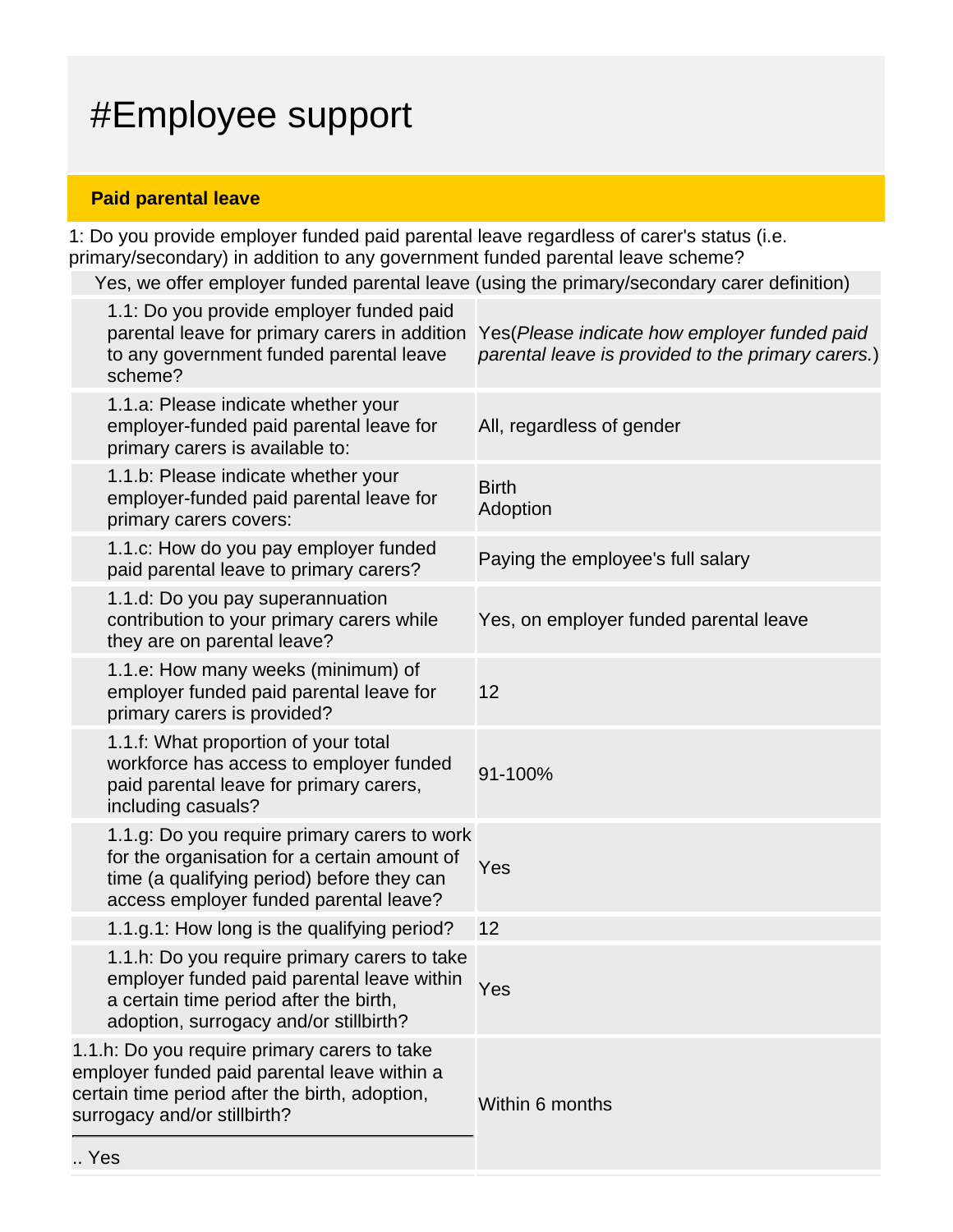| 1.2: Do you provide employer funded paid<br>parental leave for secondary carers in<br>addition to any government funded parental<br>leave scheme?                                         | Yes(Please indicate how employer funded paid<br>parental leave is provided to the secondary<br>carers.) |
|-------------------------------------------------------------------------------------------------------------------------------------------------------------------------------------------|---------------------------------------------------------------------------------------------------------|
| 1.2.a: Please indicate whether your<br>employer-funded paid parental leave for<br>secondary carers is available to:                                                                       | All, regardless of gender                                                                               |
| 1.2.b: Please indicate whether your<br>employer-funded paid parental leave for<br>secondary carers covers:                                                                                | <b>Birth</b><br>Adoption                                                                                |
| 1.2.c: How do you pay employer funded<br>paid parental leave to secondary carers?                                                                                                         | Paying the employee's full salary                                                                       |
| 1.2.d: Do you pay superannuation<br>contribution to your secondary carers while<br>they are on parental leave?                                                                            | Yes, on employer funded parental leave                                                                  |
| 1.2.e: How many weeks (minimum) of<br>employer funded paid parental leave for<br>secondary carers is provided?                                                                            | 1                                                                                                       |
| 1.2.f: What proportion of your total<br>workforce has access to employer funded<br>paid parental leave for secondary carers,<br>including casuals?                                        | 90-100%                                                                                                 |
| 1.2.g: Do you require secondary carers to<br>work for the organisation for a certain<br>amount of time (a qualifying period) before<br>they can access employer funded parental<br>leave? | Yes                                                                                                     |
| 1.2.g.1: How long is the qualifying period?                                                                                                                                               | 12                                                                                                      |
| 1.2.h: Do you require secondary carers to<br>take employer funded paid parental leave<br>within a certain time period after the birth,<br>adoption, surrogacy and/or stillbirth?          | Yes                                                                                                     |
| 1.2.h: Do you require secondary carers to take<br>employer funded paid parental leave within a<br>certain time period after the birth, adoption,<br>surrogacy and/or stillbirth?          | Within 6 months                                                                                         |
| $V_{\alpha\alpha}$                                                                                                                                                                        |                                                                                                         |

.. Yes

2: If your organisation would like to provide additional information relating to paid parental leave and gender equality in your workplace, please do so below.

## **Support for carers**

1: Do you have a formal policy and/or formal strategy to support employees with family or caring responsibilities?

Yes(Select all that apply)

| Yes | Policy   |
|-----|----------|
|     | Strategy |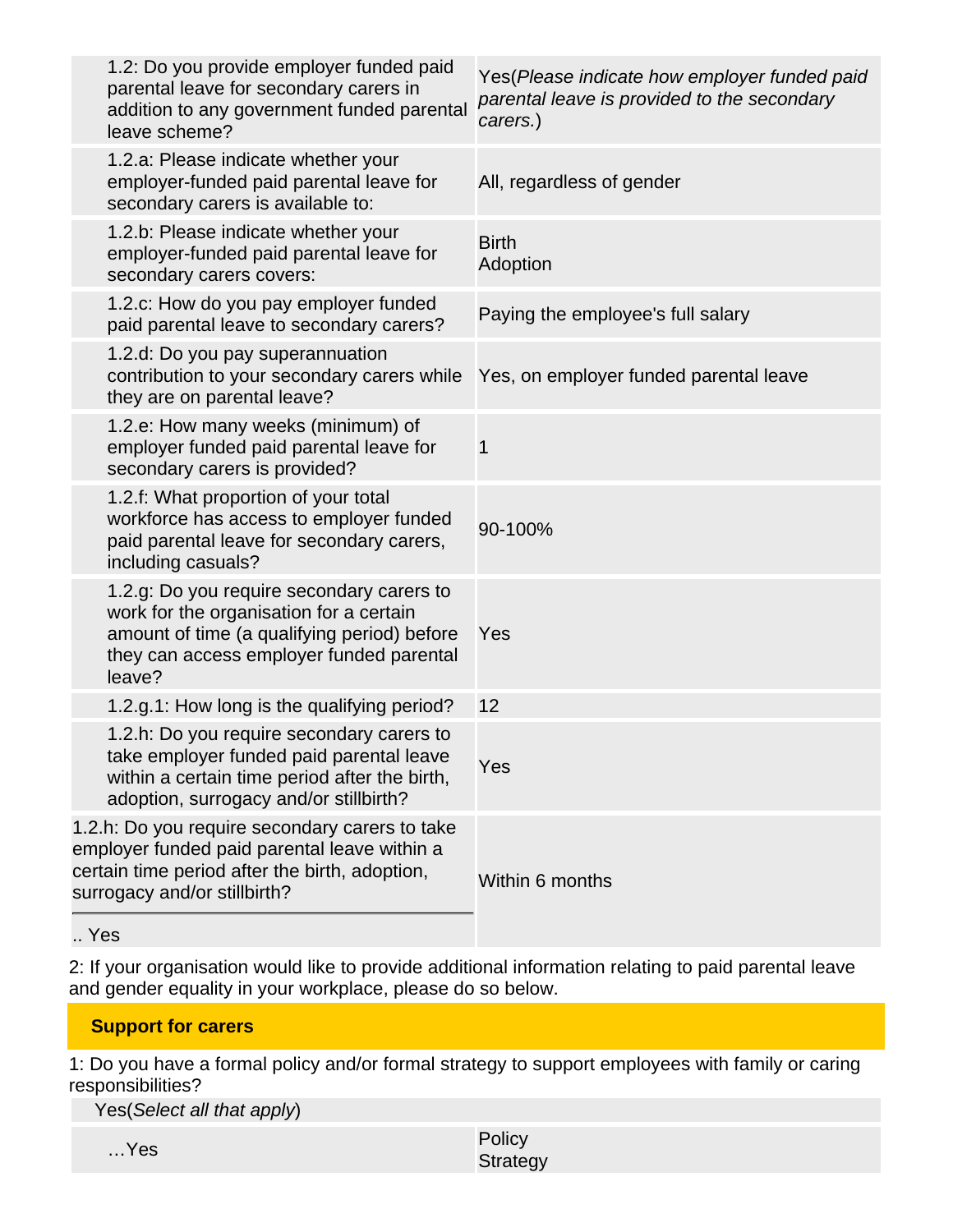2: Do you offer any of the following support mechanisms for employees with family or caring responsibilities?

| Employer subsidised childcare                                                                    | No(You may specify why the above support<br>mechanism is not available to your employees.)  |
|--------------------------------------------------------------------------------------------------|---------------------------------------------------------------------------------------------|
| $$ No                                                                                            | Not a priority                                                                              |
| On-site childcare                                                                                | No(You may specify why the above support<br>mechanism is not available to your employees.)  |
| $$ No                                                                                            | Not aware of the need                                                                       |
| Breastfeeding facilities                                                                         | Yes (Please indicate the availability of this<br>support mechanism.)                        |
| $$ Yes                                                                                           | Available at SOME worksites                                                                 |
| Childcare referral services                                                                      | No(You may specify why the above support<br>mechanism is not available to your employees.)  |
| $$ No                                                                                            | Not aware of the need                                                                       |
| Internal support networks for parents                                                            | Yes(Please indicate the availability of this<br>support mechanism.)                         |
| $$ Yes                                                                                           | Available at ALL worksites                                                                  |
| Return to work bonus (only select if this<br>bonus is not the balance of paid parental<br>leave) | No(You may specify why the above support<br>mechanism is not available to your employees.)  |
| $$ No                                                                                            | Not a priority                                                                              |
| Information packs for new parents and/or<br>those with elder care responsibilities               | No(You may specify why the above support<br>mechanism is not available to your employees.)  |
| $$ No                                                                                            | Not aware of the need                                                                       |
| Referral services to support employees<br>with family and/or caring responsibilities             | Yes (Please indicate the availability of this<br>support mechanism.)                        |
| $$ Yes                                                                                           | Available at ALL worksites                                                                  |
| Targeted communication mechanisms<br>(e.g. intranet/forums)                                      | Yes(Please indicate the availability of this<br>support mechanism.)                         |
| Yes                                                                                              | Available at ALL worksites                                                                  |
| Support in securing school holiday care                                                          | No(You may specify why the above support<br>mechanism is not available to your employees.)  |
| $$ No                                                                                            | Not aware of the need                                                                       |
| Coaching for employees on returning to<br>work from paid parental leave                          | Yes (Please indicate the availability of this<br>support mechanism.)                        |
| $$ Yes                                                                                           | Available at ALL worksites                                                                  |
| Parenting workshops targeting mothers                                                            | No(You may specify why the above support<br>mechanism is not available to your employees.)  |
| $$ No                                                                                            | Not aware of the need                                                                       |
| Parenting workshops targeting fathers                                                            | No (You may specify why the above support<br>mechanism is not available to your employees.) |
| $$ No                                                                                            | Not aware of the need                                                                       |
|                                                                                                  | Yes(Please indicate the availability of this                                                |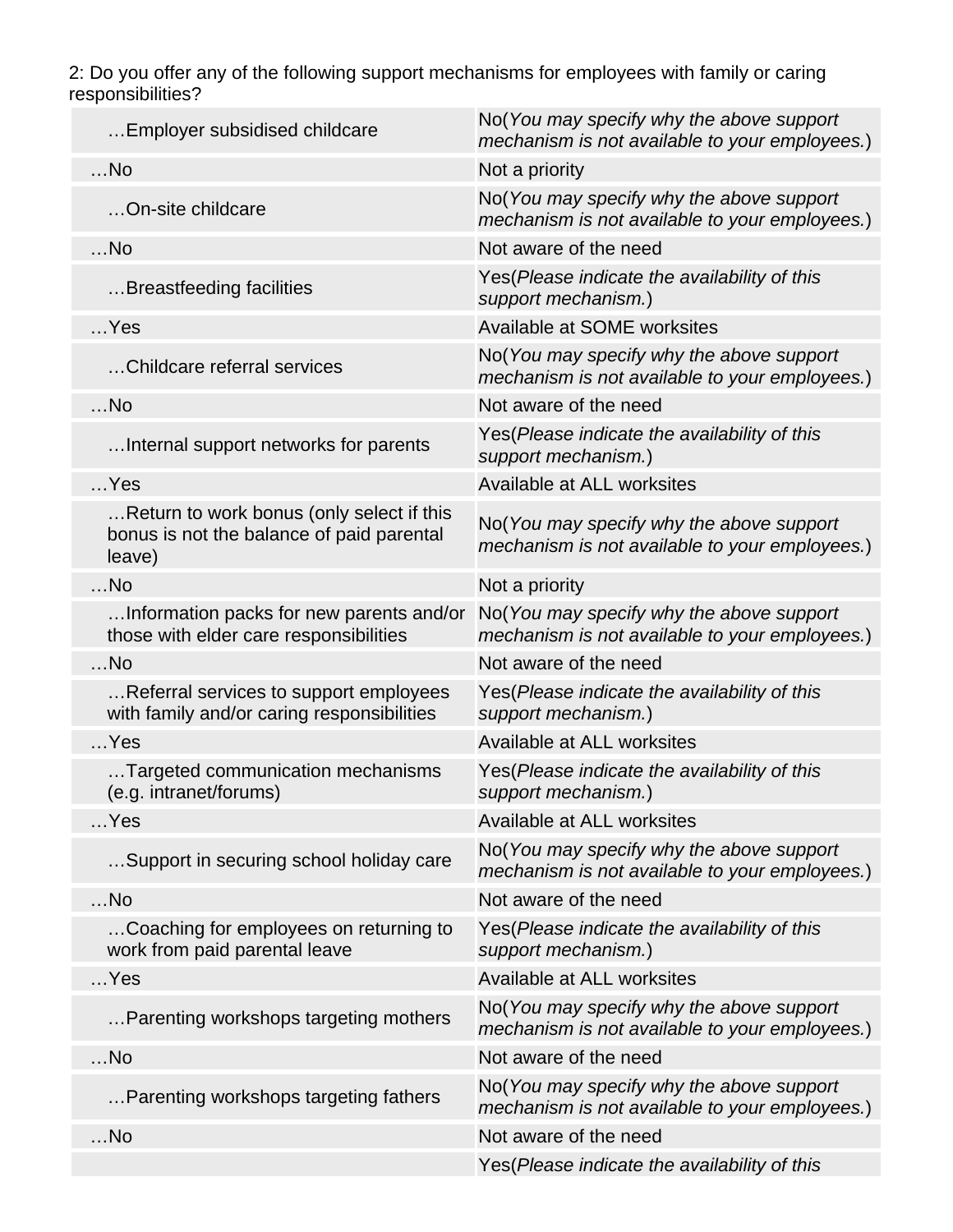| Other (provide details)    | support mechanism.)                   |
|----------------------------|---------------------------------------|
| $$ Yes                     | Available at ALL worksites            |
| Available at ALL worksites | Buddy program for returning employees |

3: If your organisation would like to provide additional information relating to support for carers in your workplace, please do so below.

### **Sex-based harassment and discrimination**

1: Do you have a formal policy and/or formal strategy on sex-based harassment and discrimination prevention?

| Yes(Select all that apply) |  |
|----------------------------|--|
|                            |  |

| $$ Yes                                                                                                                                            | Policy |
|---------------------------------------------------------------------------------------------------------------------------------------------------|--------|
| 1.1: Do you provide a grievance process in<br>any sex-based harasssment and<br>discrimination prevention formal policy<br>and/or formal strategy? | Yes    |

2: Do you provide training on sex-based harassment and discrimination prevention to the following groups?

| All managers  | Yes (Please indicate how often is this training<br>provided (select all that apply):) |
|---------------|---------------------------------------------------------------------------------------|
| $$ Yes        | At induction<br>Every one-to-two years                                                |
| All employees | Yes (Please indicate how often is this training<br>provided (select all that apply):) |
| $$ Yes        | At induction<br>Every one-to-two years                                                |

3: If your organisation would like to provide additional information relating to sex-based harassment and discrimination, please do so below.

### **Family or domestic violence**

1: Do you have a formal policy and/or formal strategy to support employees who are experiencing family or domestic violence?

| Yes(Select all that apply) |  |
|----------------------------|--|
|----------------------------|--|

…Yes Policy

2: Other than a formal policy and/or formal strategy, do you have the following support mechanisms in place to support employees who are experiencing family or domestic violence?

| Yes                                  |
|--------------------------------------|
| Yes                                  |
| Yes                                  |
| $No(Select \textit{all} that apply)$ |
| Not aware of the need                |
|                                      |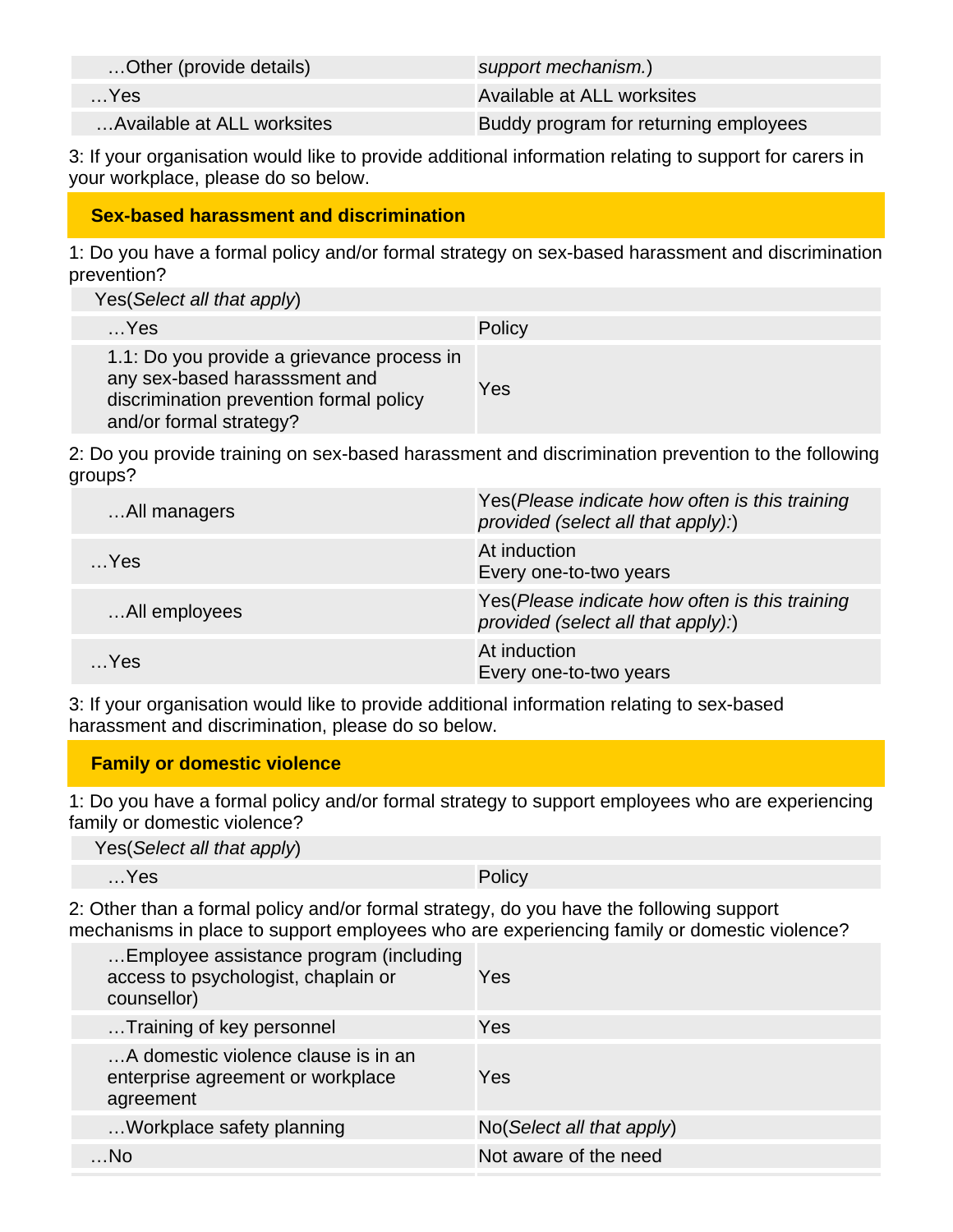| Access to paid domestic violence leave<br>(contained in an enterprise/workplace<br>agreement)                               | Yes(Is the leave period unlimited?) |
|-----------------------------------------------------------------------------------------------------------------------------|-------------------------------------|
| $$ Yes                                                                                                                      | <b>No</b>                           |
| : How many days of paid domestic violence<br>leave (contained in an enterprise/workplace 5<br>agreement) are provided?      |                                     |
| Access to unpaid domestic violence leave<br>(contained in an enterprise/workplace<br>agreement)                             | Yes(Is the leave period unlimited?) |
| $$ Yes                                                                                                                      | Yes                                 |
| Access to paid domestic violence leave<br>(not contained in an enterprise/workplace<br>agreement)                           | Yes(Is the leave period unlimited?) |
| $$ Yes                                                                                                                      | <b>No</b>                           |
| : How many days of paid domestic violence<br>leave (not contained in an<br>enterprise/workplace agreement) are<br>provided? | 5                                   |
| Access to unpaid leave                                                                                                      | Yes(Is the leave period unlimited?) |
| $$ Yes                                                                                                                      | Yes                                 |
| Confidentiality of matters disclosed                                                                                        | Yes                                 |
| Referral of employees to appropriate<br>domestic violence support services for<br>expert advice                             | Yes                                 |
| Protection from any adverse action or<br>discrimination based on the disclosure of<br>domestic violence                     | Yes                                 |
| Flexible working arrangements                                                                                               | Yes                                 |
| Provision of financial support (e.g.<br>advance bonus payment or advanced pay)                                              | Yes                                 |
| Offer change of office location                                                                                             | Yes                                 |
| Emergency accommodation assistance                                                                                          | No(Select all that apply)           |
| $$ No                                                                                                                       | Not aware of the need               |
| Access to medical services (e.g. doctor or<br>nurse)                                                                        | No(Select all that apply)           |
| $$ No                                                                                                                       | Not aware of the need               |
| Other (provide details)                                                                                                     | <b>No</b>                           |

3: If your organisation would like to provide additional information relating to family and domestic violence affecting your workplace, please do so below.